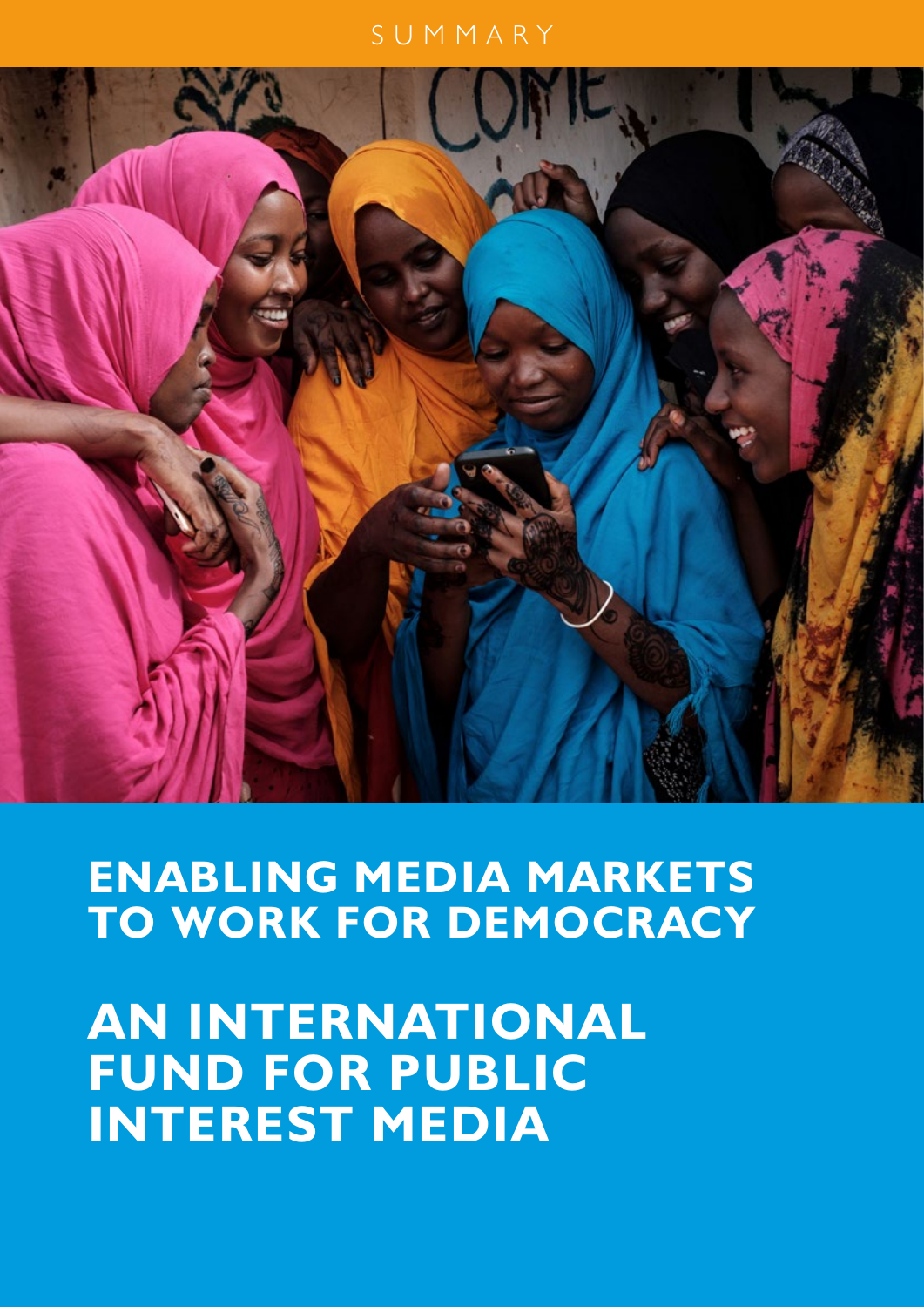## **SUMMARY**

A detailed feasibility study setting out the case for establishing a new International Fund for Public Interest Media is being published in April 2020. The Fund is designed to focus on resource poor settings where the economic, as well as political, challenges confronting independent media have become overwhelming.

The International Fund will provide an effective, legitimate and efficient way of increasing support to independent media. International media support today constitutes less than 0.3% of official development assistance. Other support strategies tend to be fragmented and are proving difficult to scale. The study is addressed to international development agencies, technology companies, philanthropic organisations and others with an interest in supporting democracy and development where the market can no longer sustain independent media.

This summary outlines the problems the Fund is designed to address, its mission, how it would be governed and structured, what it would be designed to achieve

and the steps and support that now need to be taken to advance the proposition.

Much more detail on these and other key issues can be found in the full feasibility study, Enabling Media Markets to Work for Democracy: An International Fund for Public Interest Media. It has been produced by BBC Media Action, the BBC's international development charity (which first proposed the proposition), with the support of Luminate, which was founded by the The Omidyar Group. It is based on an extensive consultation process with media and media support organisations around the world, donors, technology companies and other interested parties. Feedback on the document has been collected by the Global Forum for Media Development through a consultation exercise engaging its extensive membership of media and media support organisations. In addition, PwC were contracted to conduct a study of the key design considerations for "Global Funds", which involved analysis on how other similar multilateral funds were set up.

THE INTERNATIONAL FUND WILL PROVIDE AN EFFECTIVE, LEGITIMATE AND EFFICIENT WAY OF INCREASING SUPPORT TO INDEPENDENT MEDIA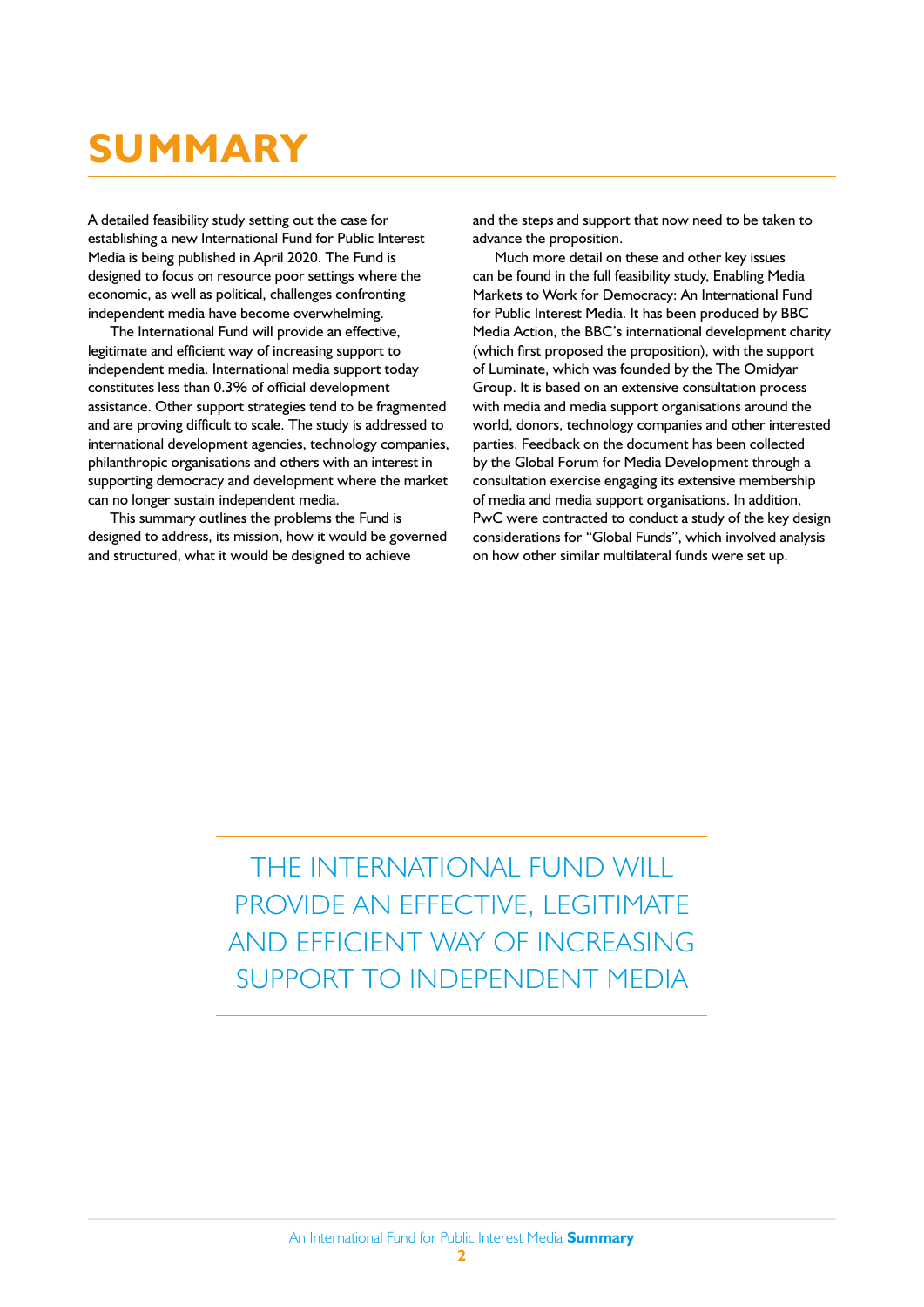## **THE PROBLEM STATEMENT**

As advertising revenue to journalism organisation declines, political and other factional actors invest in their own media, and the costs of carrying out independent journalism escalate, the business models available to public interest media are disappearing. The evolution of digital advertising, in particular, has destroyed funding models for journalism - news media are on course to lose around \$23.8 billion in annual advertising revenue between 2017 and 2021. The strategies available to public interest media to sustain themselves are extremely limited, especially in resource poor settings. The capacity for people, especially those not in a position to pay for their news and information, to access trustworthy information and platforms for public debate, is declining as a result.

The consequences of this decline for the prospects for democracy, development and good governance are dire. There is ample evidence that, as well as weakening electoral and democratic processes, corruption, conflict, violent extremism and man-made disasters like famines and epidemics are more likely.

The prospects for achieving the Sustainable

Development Goals without informed and engaged societies are remote. An independent public interest media system is critical to democratic self-determination and to economic development: in the words of former Ghana President, John A. Kufuor, who provides a Foreword to the feasibility study, "Independent public interest journalism across Africa and elsewhere is in grave danger of dying and with it will go an essential engine shaping a successful democratic future."

A new International Fund for Public Interest Media provides a fresh, ambitious, coordinated and wellresourced strategic international response to this crisis. Based on a cost analysis and the PwC benchmarking analysis with analogous "Global Funds", an International Fund for Public Interest Media would be worthwhile establishing with an annual budget of \$100 million. The ambition of the Fund should, with resources coming from official development assistance, technology companies and other philanthropic sources, extend to ten times that amount.

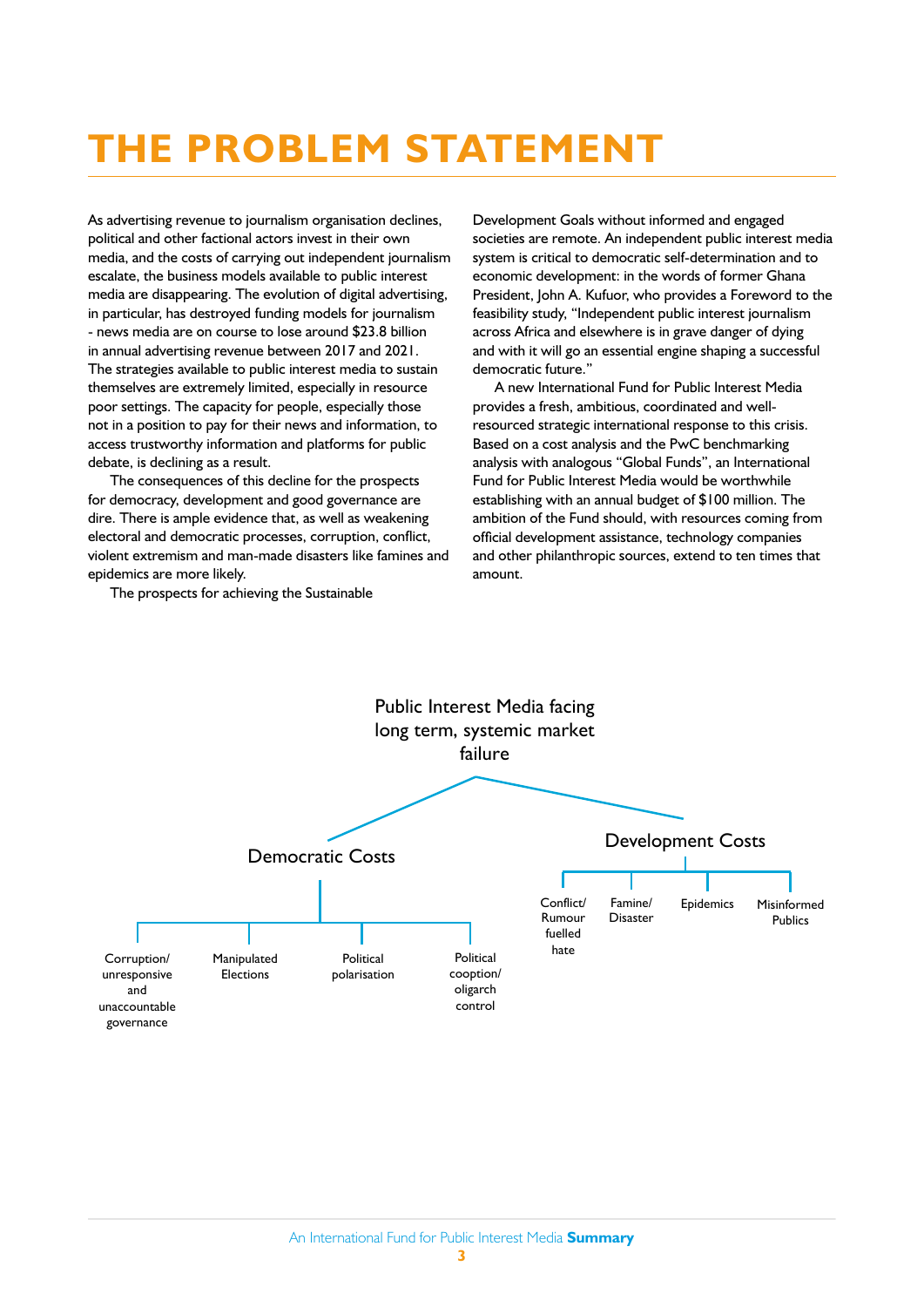## **MISSION STATEMENT**

The mission of the International Fund for Public Interest Media will be to support the development, sustainability and independence of public interest media especially in resource poor and fragile settings. Public interest media is defined here as media that is free and independent, that exists to inform publics on the issues that shape their lives in ways which serve the public's rather than any political, commercial or factional interest, to enable public debate and dialogue across society, and to hold those in power to account on behalf of the public interest. It implies a focus on ethical and credible media working in the interests of all people across all of society, not just those who have the power or money to pay for or influence media. Public interest media can be commercial, public service or community media and distributed online, broadcast, through print or other channels.

### **Such a fund could:**

- 1. dramatically expand the resources available to support independent public interest media especially in resource poor settings
- 2. lower the transaction costs of development agencies and other donors in doing so
- 3. increase the legitimacy of financial support being provided to independent public interest media
- 4. radically improve the coherence, coordination and strategic consistency of such support, and
- 5. improve the impact, impact assessment and learning of what works and does not work in this highly complex arena.

By making it simpler to support public interest media, the Fund is designed to galvanise and release new resources but it is not designed to reorganise or centralise existing media support efforts. It is also centrally focused on addressing the challenge of market failure and ensuring sustainability of public interest media and is not focused on broader media development concerns better addressed by existing strategies (for example around safety of journalists).

## OVERSEAS DEVELOPMENT SUPPORT FOR MEDIA AND INFORMATION, 2007–18



*Less than 0.3% of Official Development Assistance is directed towards supporting independent media according to the OECD Development Assistance Committee. There are few signs of that figure substantially increasing despite growing concerns for democracy and development of the decline in public interest media. A doubling of assistance from a low level would amount to more than \$500 million per year*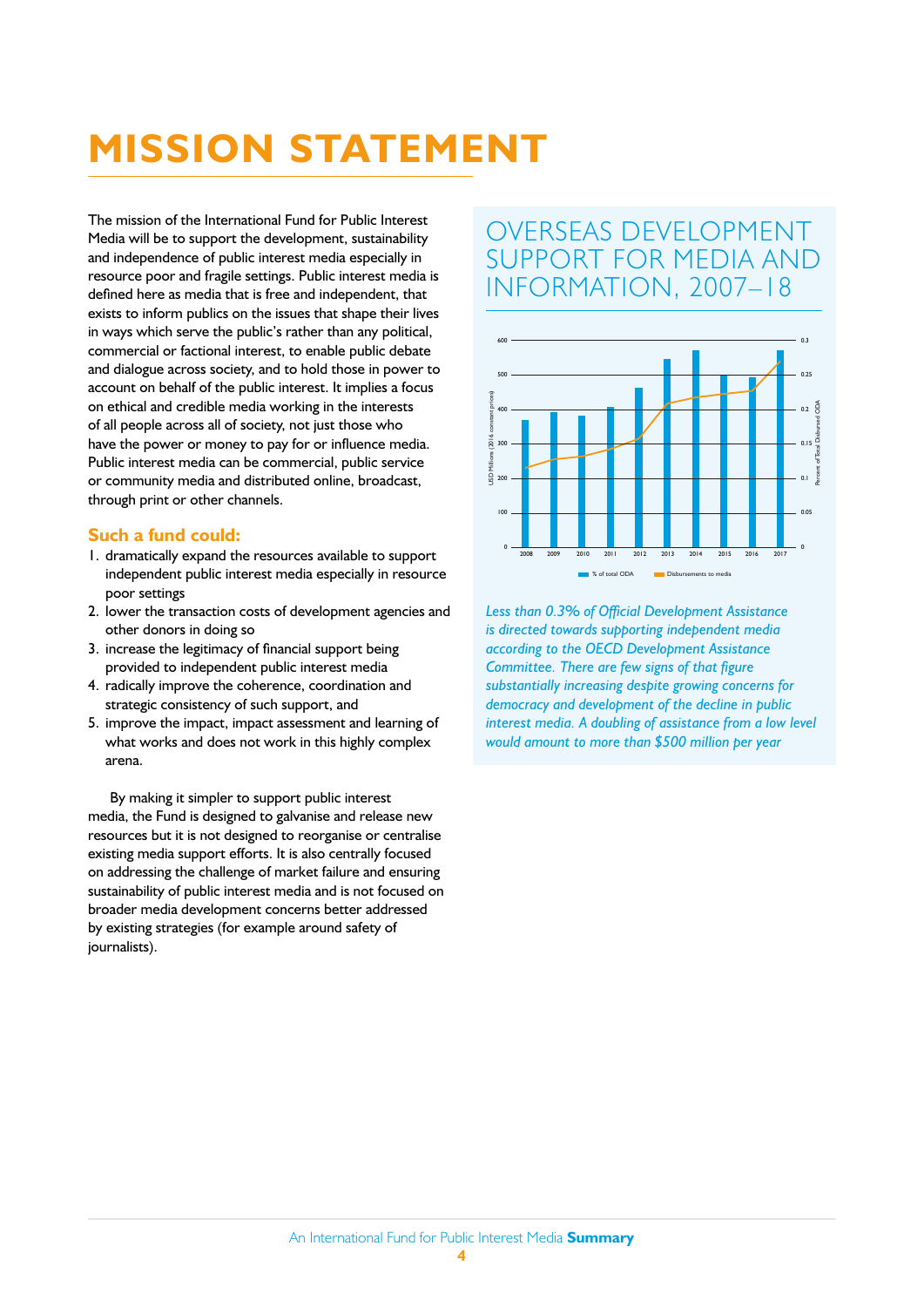# **GOVERNANCE**

The International Fund for Public Interest Media will be governed by an expert board whose decisions will be informed by a larger, representative advisory council.

### **The governance structure is guided by a set of clear principles:**

- i. Gender diversity will be essential with an equal number of women and men on the board (or as close to it as possible given the total board numbers will be an odd number). A similar proportion of board members should be from countries typical of those IFPIM is designed to benefit.
- ii. Spending priorities are principally determined by the Board, not by donors. As well as representing good practice, this principle means that those who financially support the Fund cannot be accused of using their funding to interfere in the internal affairs of the countries where funding is focused.
- iii. Board membership should comprise those best qualified and in the best position to govern a Fund of this kind. People will be appointed therefore based on their expertise and credibility, not necessarily on their organisational affiliation.
- iv. Governments, representatives of political parties or interests or similar affiliation should not be represented on the Board.

### **Following these principles, the board structure is expected to be as follows:**

- Four professionals or former professionals with acknowledged and proven expertise collectively reflecting a diversity of relevant experience and skills necessary to shape direction and take decisions. At least two of these will come from countries reflective of the kind focused on by the Fund. They will need to command the trust and respect of a wide range of media and other stakeholders and have management or other similar experience relevant to overseeing the management of such a Fund. One of these will be the chair of the Board.
- Two members of the media academic or research community, with at least one of these from countries reflective of the kind focused on by the Fund.
- One highly respected figure credible to donor or development agencies such as a former head of a development, donor, foundation or similar entity or former diplomat but not currently serving in that capacity. This person may be deputy chair of the Board.
- The Chair of an Advisory Council.
- An expert in financial or fund management who will also be Treasurer of the Board.

Major decisions on strategy will normally be expected to be unanimous but, in the event of a majority vote, would need to be by a majority of at least 7 to 2. This is to prevent any one voting bloc having undue power on the board.

Two committees of the Board will be established. One of these will focus on Finance and Audit issues. The second will focus on donor liaison ensuring that proper dialogue and engagement with the key donors to the Fund is maintained.

## IFPIM WILL BE GOVERNED BY AN EXPERT BOARD WHOSE DECISIONS WILL BE INFORMED BY A LARGER, REPRESENTATIVE ADVISORY COUNCIL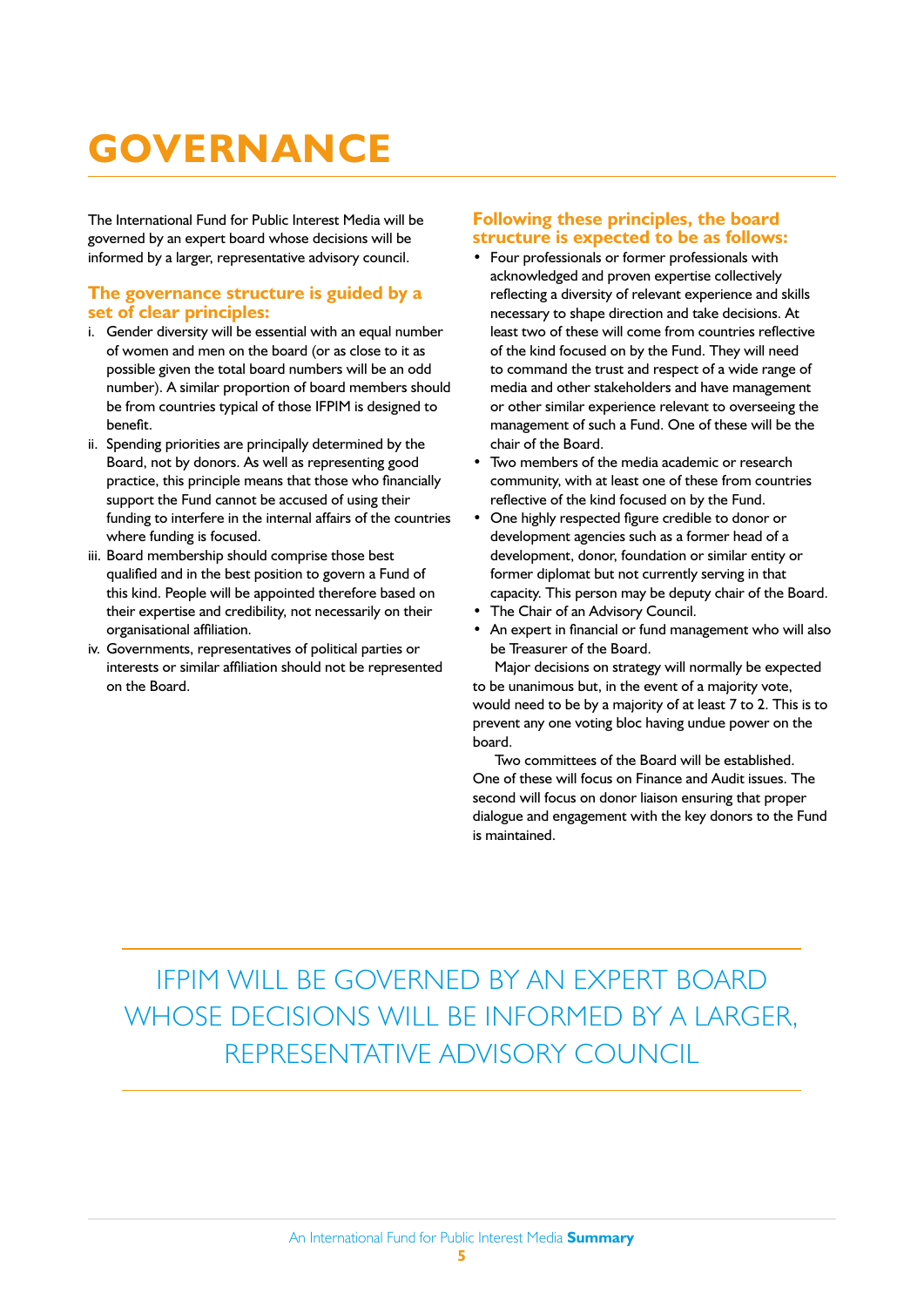# **ADVISORY COUNCIL**

The Advisory Council will be designed to reflect the interests and perspectives of different stakeholders of the work supported by the Fund. It should consist of:

- One person from each region focused on by the Fund who is considered representative of or credible to the media and media support communities in that region (one each from Latin America and the Caribbean, sub Saharan Africa, Middle East and North Africa, and Asia and the Pacific). (4 people)
- The Director of the Global Forum for Media Development.
- One person from the investigative journalism community.
- One person from the Freedom of Expression Community or from the Information and Democracy Forum if that link becomes more concrete.
- Four of the largest donors to the Fund, of which at least one of which would be from a non-governmental Foundation or private sector donor.
- A joint representative from the UN system on behalf of UNESCO and UNDP.
- In addition to this, invitations to join the Council would be issued to the governments of the top performing country from each region of the Reporters without Borders Freedom of the Press Index (a total of four) to appoint a representative to the Fund.

The Chair of the Council will be elected by the Advisory Council and will also serve on the IFPIM Board. The Chair of the Council cannot be a government representative (either of a government donor or a recipient government representative).

## BOARD MEMBERSHIP ADVISORY COUNCIL



#### *4 from Journalistic/ Media Communities (one chair)*

*2 members of the media academic or research community*

*1 Chair of the Advisory Council*

### *1 credible to donor or development agency*

*1 expert in financial or fund management who will also be Treasurer of the Board*

# MEMBERSHIP

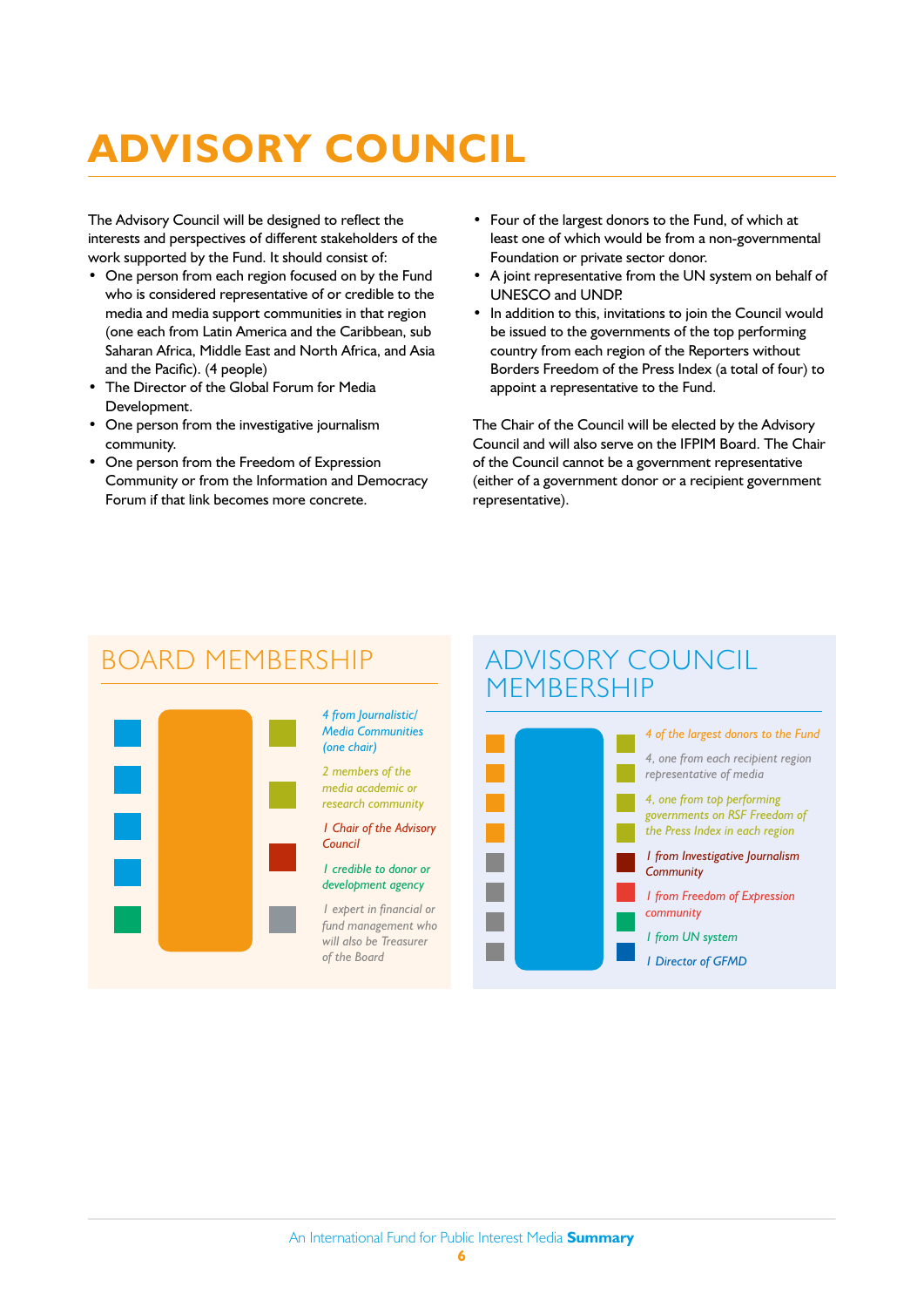## **THE FUND STRATEGY AND OPERATIONS**

The work of the Fund would rest on four pillars:

- 1. The first would be managed out of a series of regional offices and would focus on **support to national and local level media**.
- 2. The second would focus on institutional support **to international and regional intermediary media assistance organisations** which already provide a strong infrastructure for international media assistance.
- 3. A third pillar would focus explicitly on supporting **investigative journalism**.
- 4. The fourth would be a What Works unit, This will be established as an agile learning entity capable of ensuring that IFPIM decisions are informed by the best possible research and analysis of which strategies are likely to be most effective.

To guard against corruption, a Head of Integrity who would have the power to investigate any potential wrongdoing, carry out inspection visits and monitor and assure systems to protect against corruption, would report directly to the Board.

An outline structure based on this model is provided below.

## PROPOSED STRUCTURE OUTLINE

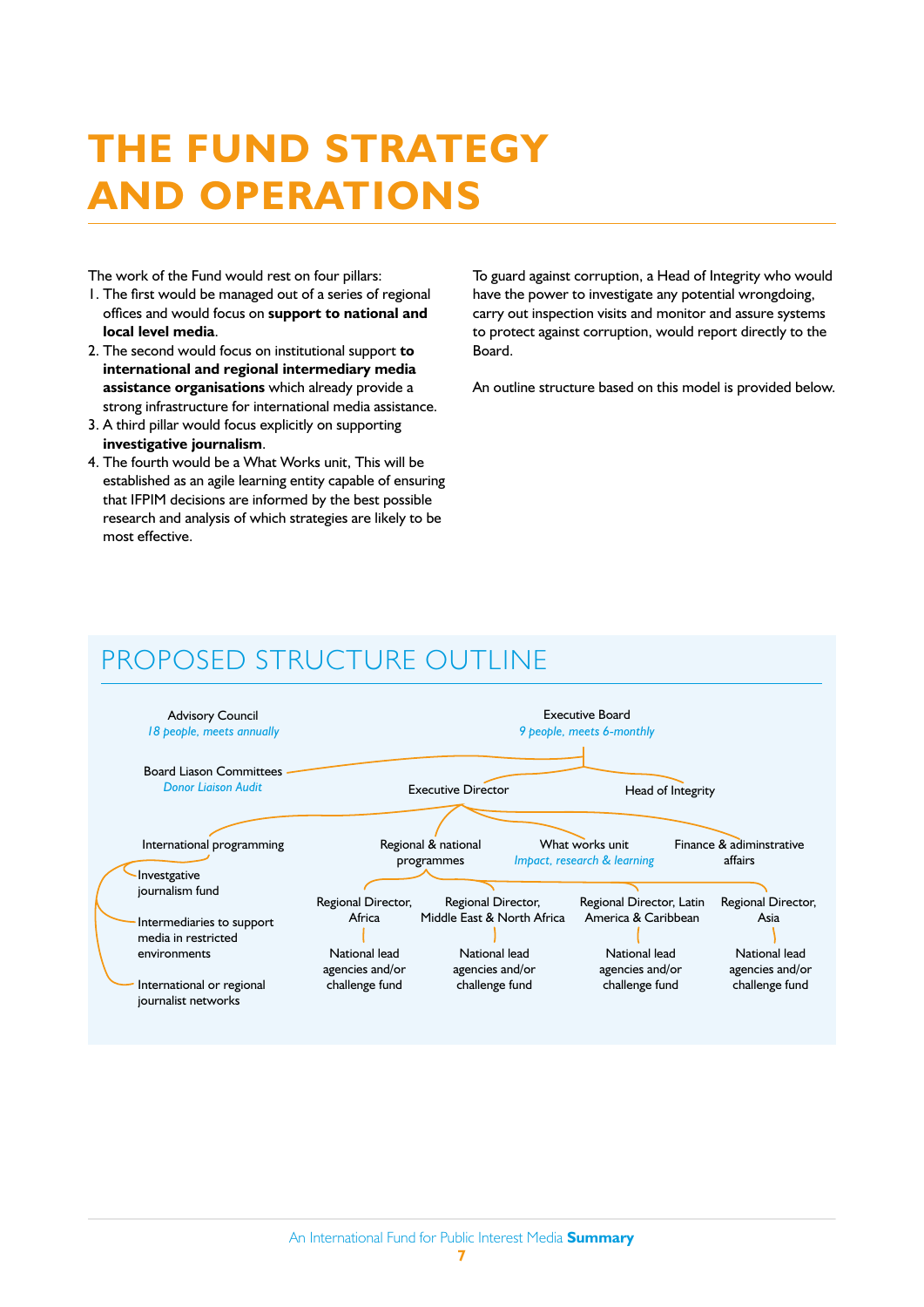# **THE FUNCTIONS OF THE FUND**

The principal role of the Fund is to enable media to work for democracy. It will do so by sustaining public interest media, whilst also helping to create the conditions where the Fund will no longer be required. More specifically it will be a:

- Sustainer of proven institutions and models of public interest media which have successfully established themselves as trustworthy sources of information but who cannot finance themselves through market models alone. Where existing institutions are weak or do not exist, it will fund or co-fund strategies to enable them.
- Catalyser and Market Enabler of new approaches to improve sustainability, with the intent to highlight which media business models are working in different contexts and replicate those models in analogous markets.
- Incentiviser of support for public interest media by providing normative as well as financial support to media to serve the public interest and to help provide a stronger, more robust and focused normative system to encourage those in a position to support public interest media to do so.

## **DONORS TO THE FUND**

### **It is expected that the capital to finance the fund would come from three types of donors:**

- 1. Government aid agencies: doubling of low levels of ODA (0.3% to 0.6%) would equate to c.US\$550m per annum,with additional funding focused on country need. Many governments are seeing the democratic costs that weak media ecosystems result in. Increasing the aid capital going to media development should reduce disinformation and foreign election interference.
- 2. Big tech: Facebook, Google and others have put hundreds of millions of dollars into supporting journalism in recent years. This money has been spent, often directly by the staff of those organisations, on a variety

of different strategies and geographies. A credible, independent, strategic vehicle for funding independent media at scale and capable of demonstrating clear impact would likely be appealing to companies wishing to ramp up their commitment in this area.

3. Philanthropy: Foundations and philanthropists, especially those not currently supporting independent media, will be an important funder, especially in the early stages of the Fund (i.e., setup and fundraising). Flexible, risky capital will be required to get the Fund to a place of credibility and cost effectiveness.

Grant capital only is being raised from these donors; the Fund will not make for-profit investments.